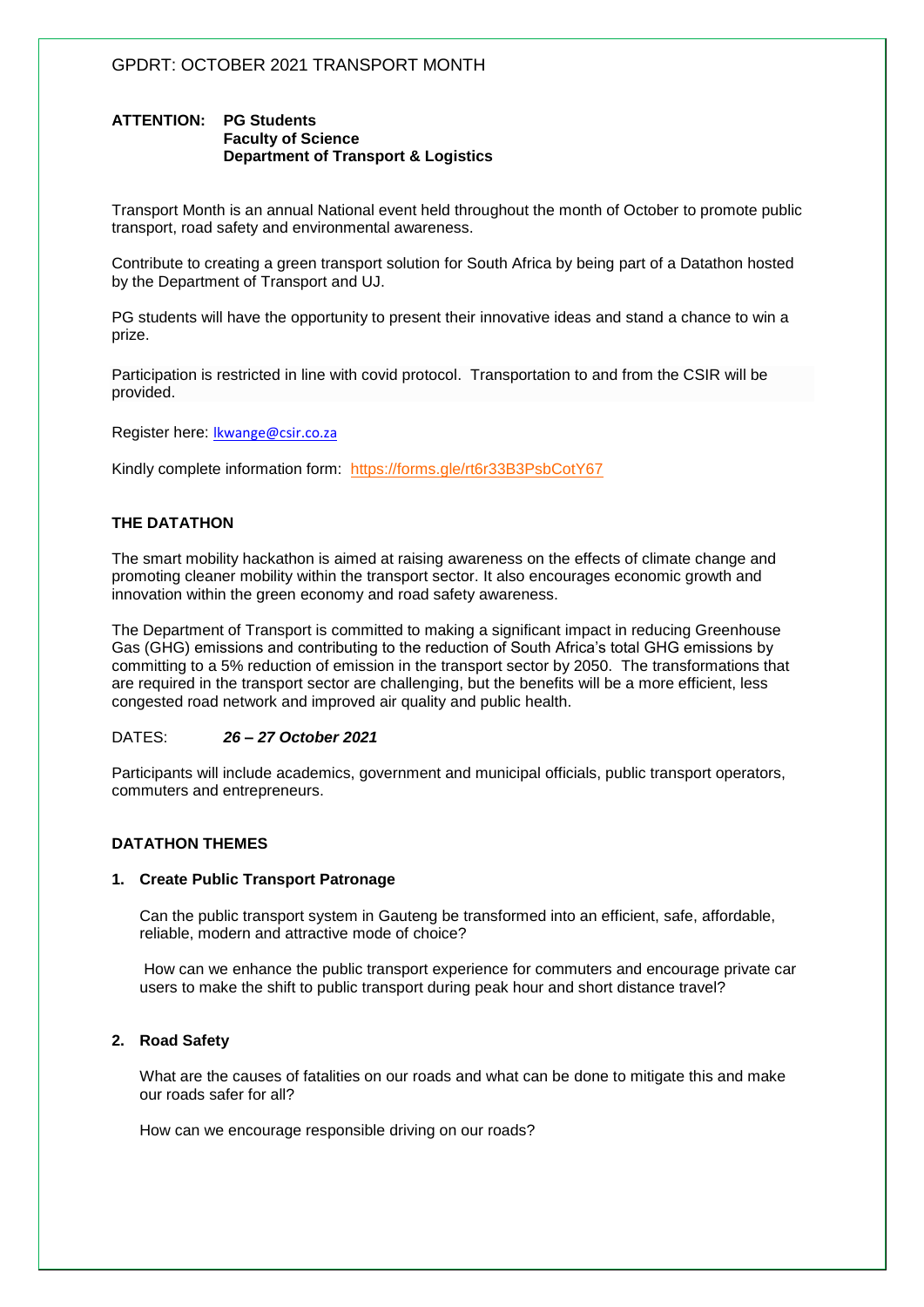# GPDRT: OCTOBER 2021 TRANSPORT MONTH

## 3. **Reduction of Carbon Emissions**

Are current legislation and policy documents effective in reducing the transport sector's carbon foot print?

How can Government, Private sector business and the general public work together to reduce our carbon foot print in the transport sector and mitigate the effects of climate change.

How can we grown the economy and create opportunities for townships?

## 4. **Transformation of the Taxi Industry**

The Taxi industry is the major transporter of commuters in our Province. How would you transform this industry to enhance the commuter experience and expand business operations for the industry?

## 5. **Non-Motorised Transport**

Can Non-Motorized Transport be integrated into our Public Transport system?

The role on Non-Motorised Transport in creating access to education and economic opportunities in townships and rural areas

## 6. **Maintaining Public Transport Facilities and Road Infrastructure**

Sustainable and environmentally friendly solutions for building, maintaining and upgrading our road infrastructure and public transport facilities.

## 7. **Technology and Innovation for the Transport Sector**

How would you improve current transport systems to make it efficient, reliable, affordable and environmentally friendly?

### 8. **Freight Transport**

Is the current transport freight system efficient? What would you change?

## **CURRENT STATUS**

Public transportation systems are transforming to increase ridership confidence and overall sustainable travel post-pandemic:

### 1. Digital Monitoring

The potential of digital applications and solutions for public transit is endless. Sensing devices technology are becoming more robust and low-cost, providing useful data for municipalities, fleet managers and even riders.

Telematics technology is also becoming a way to [provide transportation fleet managers with real-time](https://www.fleetequipmentmag.com/trust-truck-data-solutions/)  [data](https://www.fleetequipmentmag.com/trust-truck-data-solutions/) to help identify and address things like temperature control, fuel levels, optimal driving routes, operating efficiencies and more. Predictive analytics allows for quick maintenance and better energy management, which is critical to addressing environmental impact.

In addition, riders can benefit from sensing technology and data analytics. Commuters can use this data to better plan their journeys. However, not everyone can afford to plan their commute according to when a bus is less crowded. That's why innovation in air cleaning technologies is needed to ensure that even full buses can be safe.